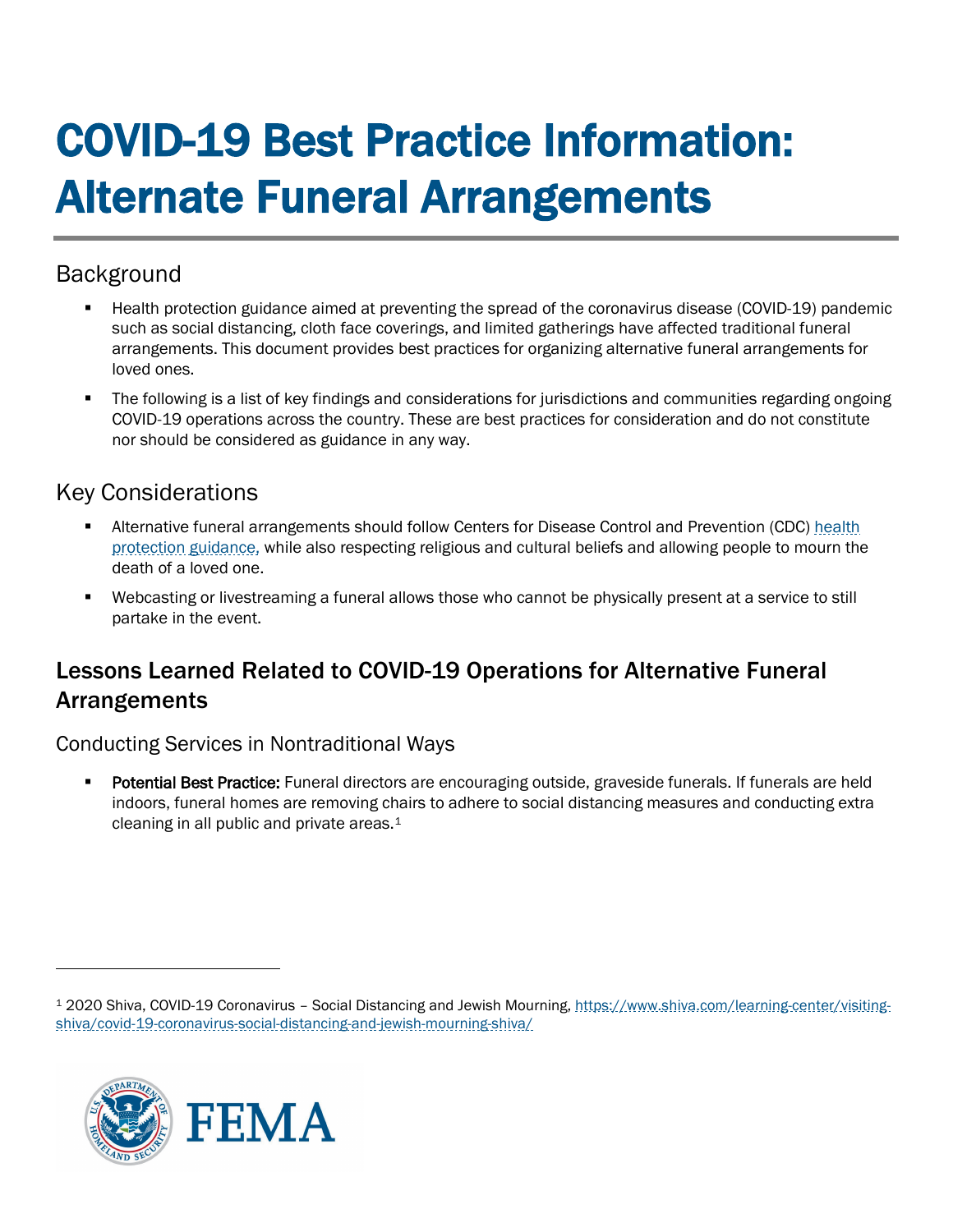- Potential Best Practice: Spain<sup>[2](#page-1-0)</sup> is holding drive-through funerals in Madrid. The driver opens the rear door of the hearse, five or fewer people stand behind the hearse while the priest says a blessing, then the sealed casket is removed.[3](#page-1-1)
- **Potential Best Practice:** Scheduled visitation times is an element of a funeral that can limit crowds in the funeral home, while allowing family and friends to pay tribute to a loved one who has died.<sup>[4](#page-1-2)</sup>
- Potential Best Practices: Individuals can attend funerals from inside their cars, and step out of the cars oneby-one to pay their final respects. Touching the body is discouraged due to contamination risks.[5](#page-1-3)
- Potential Best Practice: Many places of worship are conducting gravesite services and schedule a memorial service at a later date.<sup>[6](#page-1-4)</sup>

#### Technological Resources

- Potential Best Practice: The National Funeral Directors Association (NFDA) offers a webcasting license that covers services broadcast via funeral webcasting software, as well as other livestreaming platforms like Facebook, YouTube, Zoom, Vimeo, and Skype. The license also covers the copyrighted music in the American Society of Composers, Authors and Publishers (ASCAP), Broadcast Music, Inc. (BMI) and Society of European Stage Authors and Composers (SESAC) catalogs.[7](#page-1-5)
- Potential Best Practice: Funeral directors are using digital programs to complete and sign official documents, and teleconferencing to initiate and complete arrangements over the phone to reduce in person consultation time.[8](#page-1-6)
- Potential Best Practice: A funeral service held in South Carolina used a portable sound system to transmit the service to relatives sitting in their vehicles.<sup>9</sup>

<https://www.cnn.com/2020/04/06/europe/spain-coronavirus-drive-thru-funerals-madrid-intl/index.html>

[https://www.usatoday.com/story/news/nation/2020/04/02/funerals-during-coronavirus-pandemic-no-hugs-big](https://www.usatoday.com/story/news/nation/2020/04/02/funerals-during-coronavirus-pandemic-no-hugs-big-gatherings/5102855002/)[gatherings/5102855002/](https://www.usatoday.com/story/news/nation/2020/04/02/funerals-during-coronavirus-pandemic-no-hugs-big-gatherings/5102855002/)

<span id="page-1-0"></span><sup>2</sup> This document contains references and links to non-federal resources and organizations. This information is meant solely for informational purposes and is not intended to be an endorsement of any non-federal entity by FEMA, U.S. Department of Homeland Security, or the U.S. government.

<span id="page-1-1"></span><sup>3</sup> 2020 CNN, Drive-through funerals are being held in the epicenter of Spain's coronavirus pandemic,

<span id="page-1-2"></span><sup>4</sup> 2020 NEFDA, Coronavirus Resources FAQs,<https://www.nefda.org/coronavirus-resources>

<span id="page-1-3"></span><sup>5</sup> 2020 NBC News, 'Awful and beautiful': Saying goodbye to coronavirus victims without a funeral,

<https://www.nbcnews.com/news/us-news/awful-beautiful-saying-goodbye-coronavirus-victims-without-funeral-n1175431> <sup>6</sup> 2020 NWI Times, E-funeral safe alternative for family in wake of COVID-19 outbreak,

<span id="page-1-4"></span>[https://www.nwitimes.com/news/local/lake/e-funeral-safe-alternative-for-family-in-wake-of-covid/article\\_f6cb2c0f-3338-59d4-](https://www.nwitimes.com/news/local/lake/e-funeral-safe-alternative-for-family-in-wake-of-covid/article_f6cb2c0f-3338-59d4-9ca1-64ce15e8beb9.html) [9ca1-64ce15e8beb9.html](https://www.nwitimes.com/news/local/lake/e-funeral-safe-alternative-for-family-in-wake-of-covid/article_f6cb2c0f-3338-59d4-9ca1-64ce15e8beb9.html)

<span id="page-1-5"></span><sup>7 2020</sup> NFDA, Covid-19 Visitations and Funerals,<https://nfda.org/covid-19/visitations-funerals>

<span id="page-1-6"></span><sup>8 2020</sup> USA Today, Burials without funerals, grief without hugs: Coronavirus is changing how we say goodbye,

<span id="page-1-7"></span><sup>9</sup> 2020 Greenville News, Coronavirus causing confusing, creating challenges for South Carolina funeral homes, [https://www.greenvilleonline.com/story/news/local/2020/04/06/coronavirus-sc-funeral-homes-deal-challenges-amid](https://www.greenvilleonline.com/story/news/local/2020/04/06/coronavirus-sc-funeral-homes-deal-challenges-amid-pandemic/2944088001/)[pandemic/2944088001/](https://www.greenvilleonline.com/story/news/local/2020/04/06/coronavirus-sc-funeral-homes-deal-challenges-amid-pandemic/2944088001/)